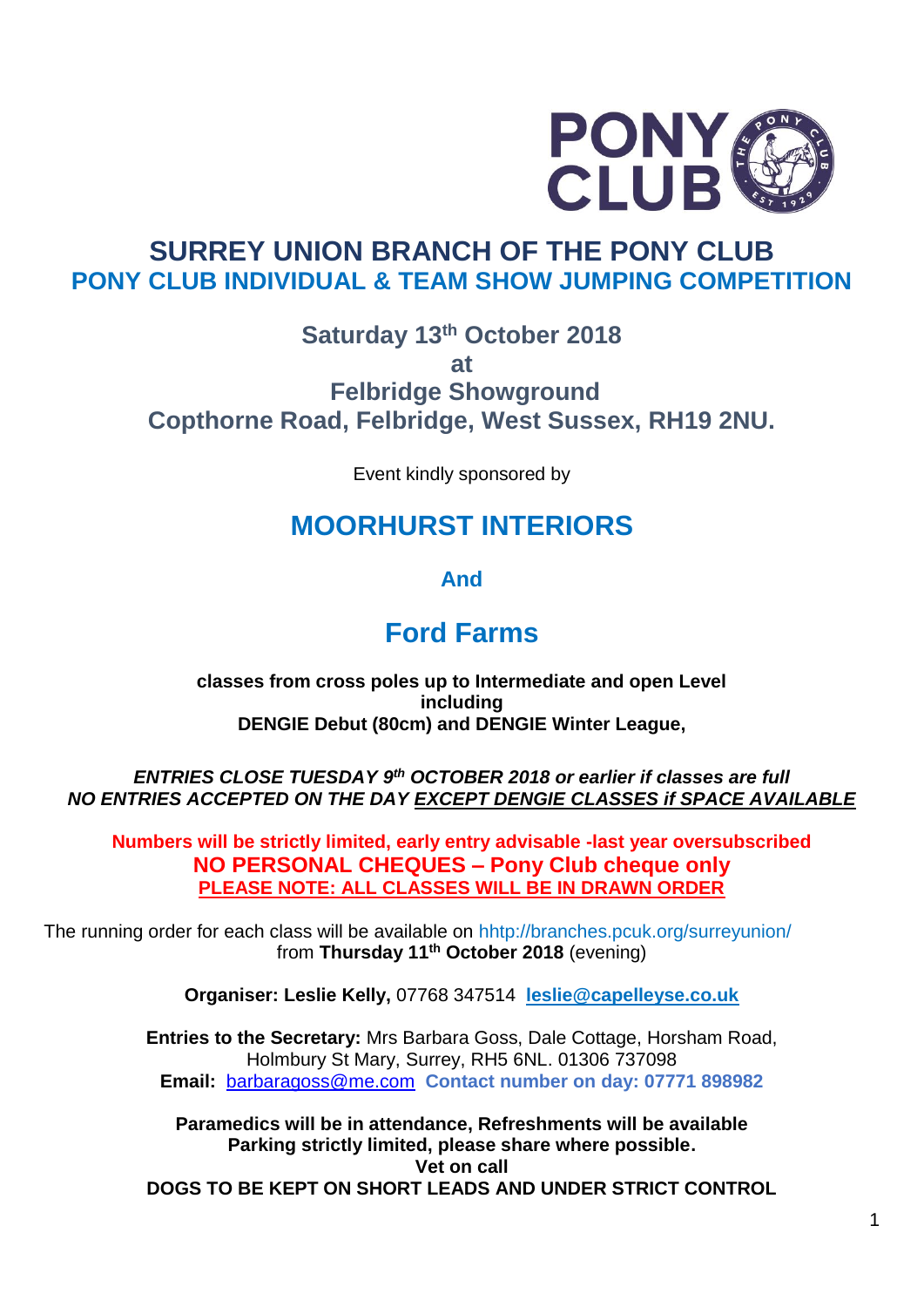# **Small Rubber Arena**

#### **PLEASE REPORT FOR TACK CHECK 15 MINS BEFORE JUMPING UNMOUNTED PRIZE-GIVING FOR ALL CLASSES BUT CORRECT DRESS ATTIRE Classes will be in drawn order**

| <b>CLASS 1</b> | <b>Cross Poles Single Phase</b><br>starts 8.30am<br>Assistance allowed but no lead rein                           |  |
|----------------|-------------------------------------------------------------------------------------------------------------------|--|
|                | <b>Class kindly sponsored by Greenwood Family</b><br>Prizes up to 6 <sup>th</sup> place, rosettes for all entries |  |
|                |                                                                                                                   |  |

| <b>CLASS 2</b>                                       | 40-45cm Individual and Teams Single phase                                                                                              |  |  |  |
|------------------------------------------------------|----------------------------------------------------------------------------------------------------------------------------------------|--|--|--|
|                                                      | Riders 11 years and under on day of the show                                                                                           |  |  |  |
|                                                      | NO SPURS ALLOWED IN THIS CLASS, UPRIGHTS ONLY, NO SPREADS                                                                              |  |  |  |
| Combination not to be placed in any 70cm competition |                                                                                                                                        |  |  |  |
|                                                      | <b>Class kindly sponsored by Greenwood Family</b>                                                                                      |  |  |  |
|                                                      | Rosettes for all entries, team prizes 1 <sup>st</sup> -3 <sup>rd</sup> , individuals placed up to 10 <sup>th</sup> place and prizes up |  |  |  |
|                                                      | to $6th$ place                                                                                                                         |  |  |  |

| <b>CLASS 3</b> | <b>Noel Murphy Memorial Class</b> |
|----------------|-----------------------------------|
|----------------|-----------------------------------|

**50-60cm Individual and Teams Single phase** Rosettes for all entries, individuals placed up to  $10<sup>th</sup>$  place, teams  $1<sup>st</sup> - 3<sup>rd</sup>$ . Prizes to  $3<sup>rd</sup>$  place. Riders 11 years & under on day of show **Combination not to be placed in any 70cm competition No spurs allowed in this class**

#### **CLASS 4 60-70cm Individual Single phase** Rosettes for all entries, individuals placed up to 10th place, teams 1st

Riders 13years & under on the day of the show **No spurs allowed in this class** Rosettes for all entries, placed 1<sup>st</sup> - 10<sup>th</sup>

Kindly sponsored by **Mike O'Brien Equine Dental Technician**

#### **CLASS 5 70cm individual and Team Single Phase**

Riders 13 years & under on the day of the show **NO SPURS ALLOWED IN THIS CLASS**

Rosettes for all entries, individuals placed 1<sup>st</sup> - 10<sup>th</sup>, teams 1<sup>st</sup> -3rd

Kindly sponsored by

**Alexander Agricultural – Earthworks and Machinery 07711 730998**

-3 rd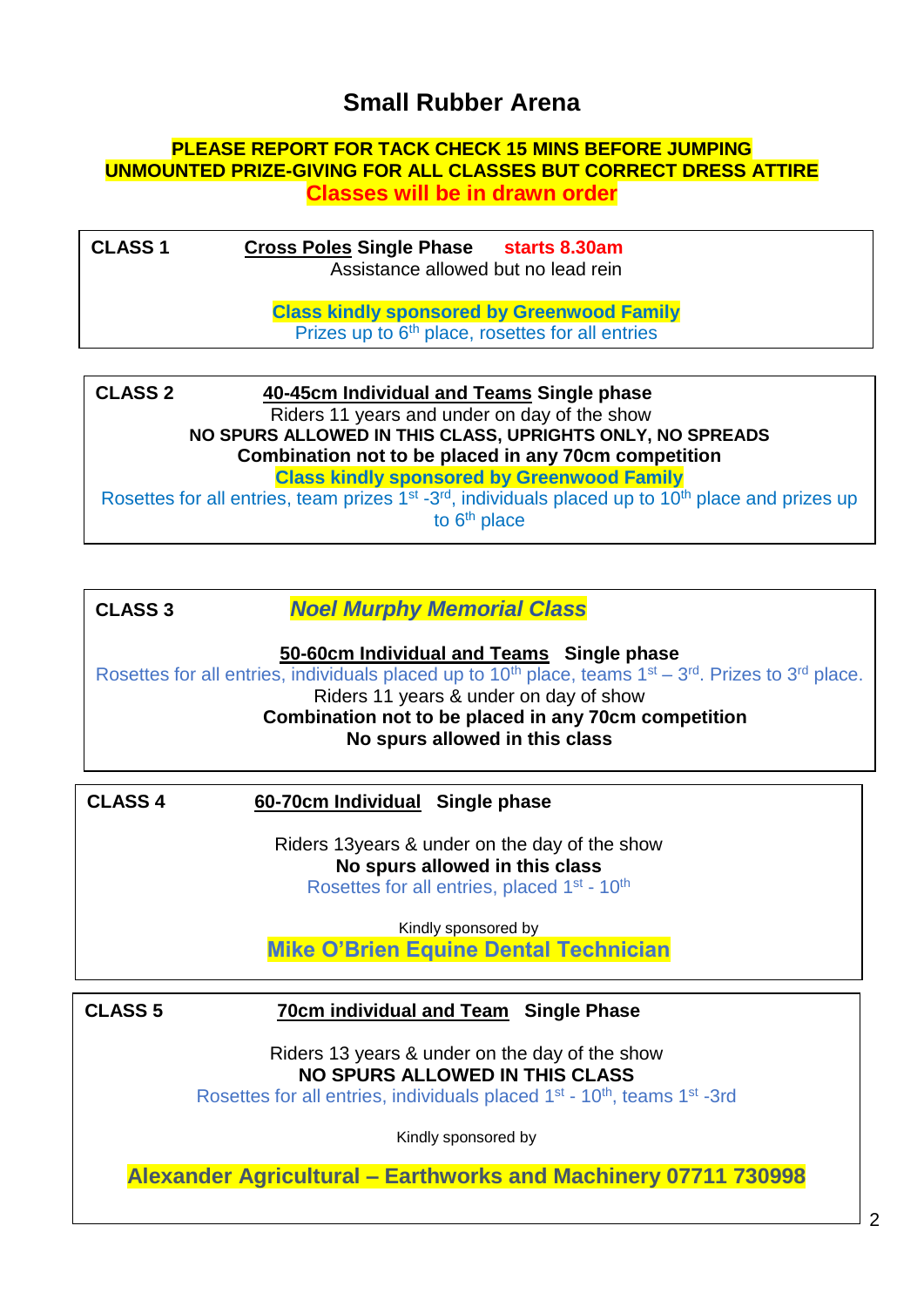# **Main Arena**

#### **Classes will be in drawn order UNMOUNTED PRIZE-GIVING FOR ALL CLASSES BUT CORRECT DRESS ATTIRE**

#### **CLASS 6, DENGIE DEBUT WINTER LEAGUE QUALIFIER** – **starts 8.30am**

to be run in accordance with the 2017 Pony Club Show jumping rule book and the Dengie rule book 2017/2018 A copy of these rules can be downloaded from Pony club website: [www.pcuk.org/Disciplines/Show-Jumping/Dengie-Winter-](http://www.pcuk.org/Disciplines/Show-Jumping/Dengie-Winter-) League To be run under BSJA **Single phase From 75cm to maximum height 80cm ENTRY FEE £ 18.00**

**Entries accepted on the day if space available**

| <b>CLASS 7</b>                                      | 80cm – 85cm Individuals and Teams<br><b>Single Phase</b>                                                          |  |  |  |
|-----------------------------------------------------|-------------------------------------------------------------------------------------------------------------------|--|--|--|
| Team members automatically qualify as an individual |                                                                                                                   |  |  |  |
|                                                     | Kindly Sponsored by InTheRibbons, handmade rosettes and printed sashes<br><b>Contact Lorraine on 07973 490531</b> |  |  |  |

**Rider / horse combination in class 7 may compete in class 9 as an individual but not in another team or class 10**

| <b>CLASS 8</b>                                                                                                                                        | <b>Individual and Team Competition</b>                     |  |  |  |
|-------------------------------------------------------------------------------------------------------------------------------------------------------|------------------------------------------------------------|--|--|--|
|                                                                                                                                                       |                                                            |  |  |  |
|                                                                                                                                                       | <b>DENGIE WINTER LEAGUE QUALIFIER</b>                      |  |  |  |
| To be run in accordance with the 2017 Pony Club Show jumping rule book Dengie PC<br>Winter League Show Jumping Rules 2017/2018. A copy of these rules |                                                            |  |  |  |
|                                                                                                                                                       | can be downloaded from the Pony Club website:              |  |  |  |
|                                                                                                                                                       | www.pcuk.org/Disciplines/Show-Jumping/Dengie-Winter-League |  |  |  |
|                                                                                                                                                       | To be run under BSJA Single Phase                          |  |  |  |
|                                                                                                                                                       | <b>Maximum height 90cm</b>                                 |  |  |  |
|                                                                                                                                                       | <b>ENTRY FEE £ 18.00</b>                                   |  |  |  |
|                                                                                                                                                       | Entries accepted on the day if space available             |  |  |  |
|                                                                                                                                                       |                                                            |  |  |  |
|                                                                                                                                                       | TEAM COMPETITION TO RUN CONCURRENTLY                       |  |  |  |
|                                                                                                                                                       | IN EVENT OF A TIE -NOMINATE ONE PERSON TO JUMP OFF         |  |  |  |
|                                                                                                                                                       |                                                            |  |  |  |
|                                                                                                                                                       |                                                            |  |  |  |
|                                                                                                                                                       |                                                            |  |  |  |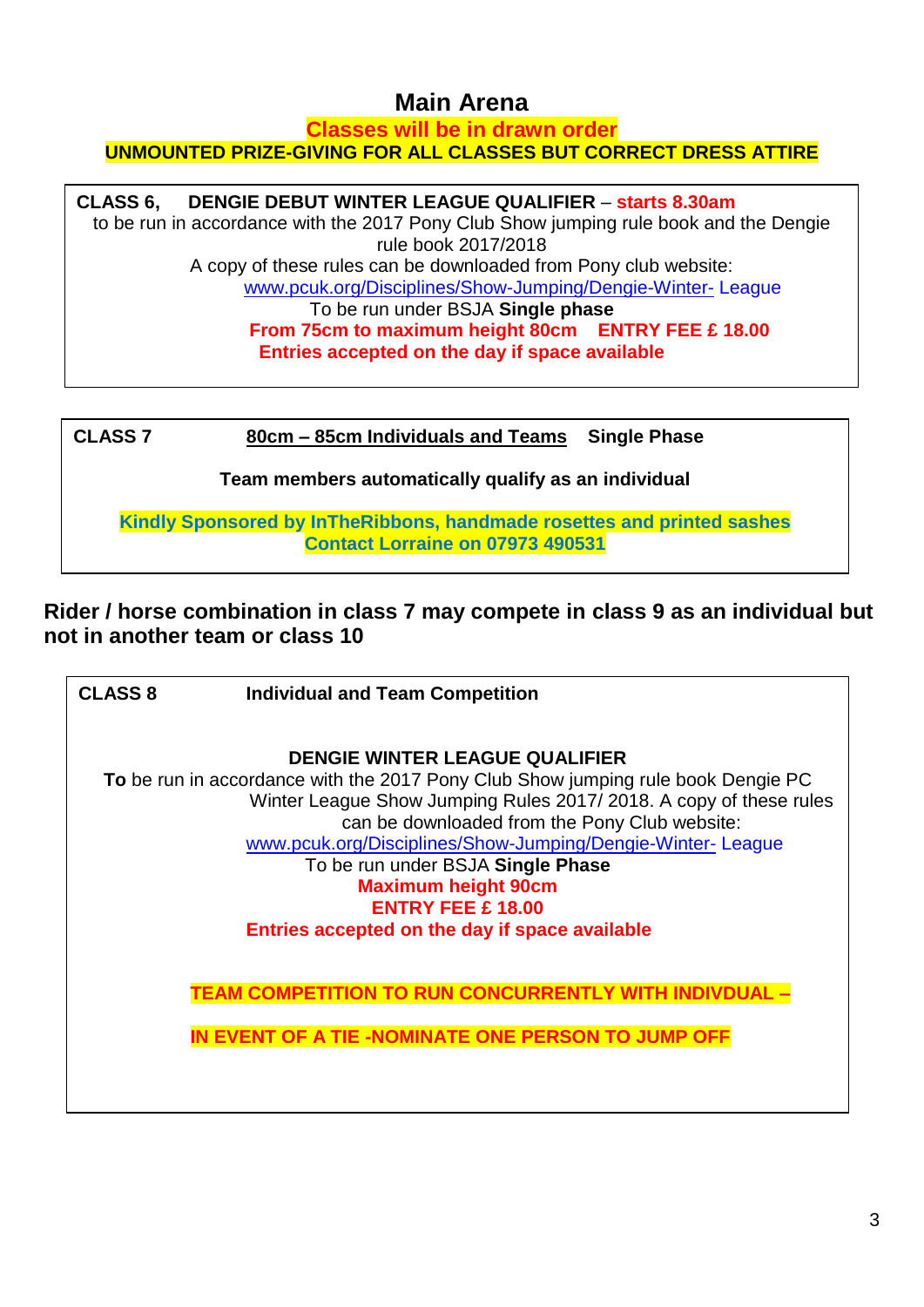# **Main Arena**

| <b>CLASS 9</b>  | 1m Individual and team Single Phase                 |  |  |  |
|-----------------|-----------------------------------------------------|--|--|--|
|                 | Team members automatically qualify as an individual |  |  |  |
|                 | <b>Class Kindly Sponsored By Ford Farms</b>         |  |  |  |
|                 |                                                     |  |  |  |
| <b>CLASS 10</b> | 1.05-1.10m Individual and Team Single Phase         |  |  |  |
|                 | Team members automatically qualify as an individual |  |  |  |
|                 | <b>Class Kindly Sponsored By Ford Farms</b>         |  |  |  |
|                 |                                                     |  |  |  |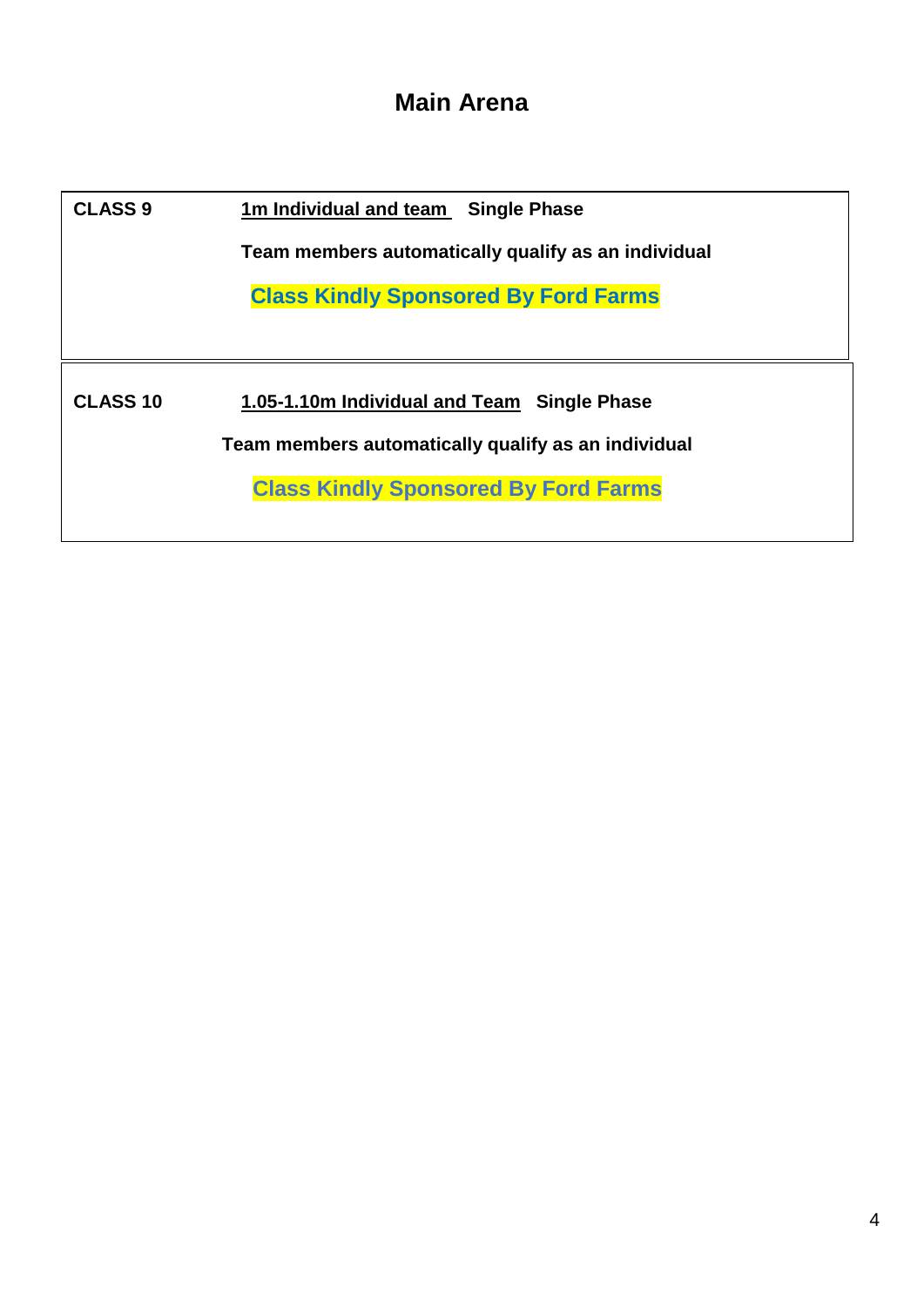

# MOORHURST GROUP

Unit 2, Heath Business Park Bonehurst Road, Salfords, Surrey, RH1 5EN. www.moorhurstinteriors.com

Ford Farms

Lodge Farm, Lodge Lane, South Holmwood, Dorking, Surrey. RH5 4NY

01306 888112

fordfarms@btconnect.com

Large bales of straw and haylage at competitive prices (delivery can be arranged locally

 $\tilde{c}$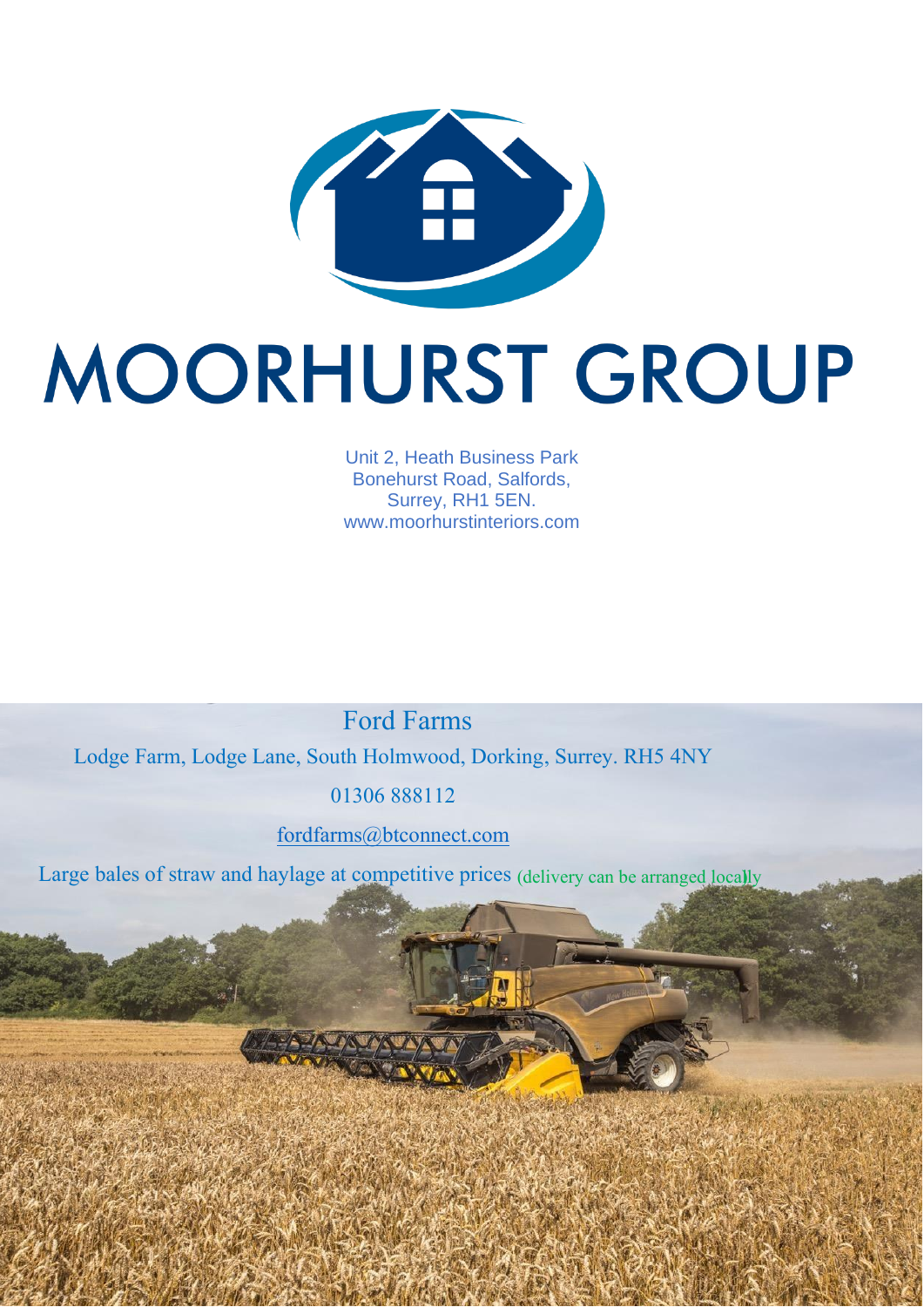#### **RULES FOR TEAM SHOW JUMPING**

- Teams of 3 or 4 riders who are members of the same branch/centre of the Pony Club
- The best 3 scores will count
- Competitors who have been eliminated may not jump off against the clock
- All horse/ rider combination may only compete in one team (can compete as individuals at other levels)
- Riders, if required, may compete at another team level
- Only horses/ponies competing may attend
- This competition is to be run under the Pony Club rules for 2017
- Unmounted prize-giving for all classes but correct dress attire.
- **PC rules will be strictly adhered to (NO EARRINGS/JEWELLERY) including 2018 Hat and body protector rules – see Pony Club website.**

#### **Entry Fee, plus first aid is £4.00 per rider**

**Class 1** £ 14.00 (Surrey Union £13.00)

#### **Classes 2,3,4,5,7,9 and 10**

Individual £18.00 (Surrey Union £17.00) Entry fee per team £72.00 (Surrey Union £68.00)

#### **Class 6 & 8**

Dengie Debut and Winter Qualifier - £ 18.00

# **Mike O'Brien - Equine Dental Technician**



Mike is an Equine Dental Technician based in Surrey and covering the whole of the UK.

 Mike qualified with an Equine Dental Technician Diploma and is **INSURED** through NFU (Please ask if you would like to see documentation).

Mike practices a calm and gentle approach and has vast experience handling a wide variety of horses.

Discounts on group bookings available. Please discuss with us today!



LIKE US ON FACEBOOK:

**MIKE OBRIEN EQUINE DENTAL TECHNICIAN**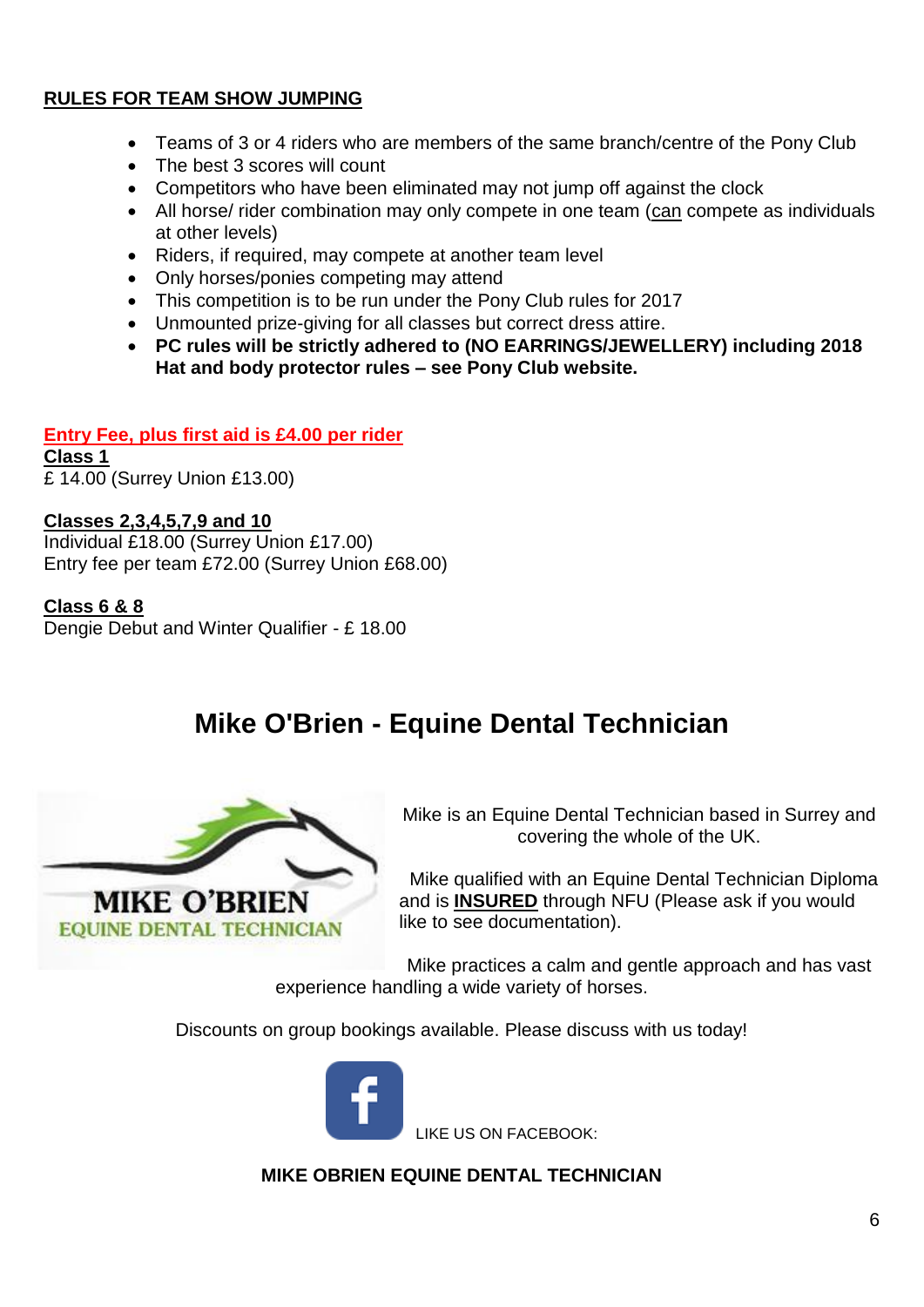### **Rules and Regulations**

#### **THE PONY CLUB 2018 HAT AND BODY PROTECTOR RULES WILL APPLY HATS MUST BE TAGGED (take to secretary unmounted if not)**

#### **Note from the District Commisioner, Helen Dart – it is recommended that individuals 12years and under should wear an up to date body protector for their safety.**

#### **Numbers will be LIMITED – EARLY ENTRY IS ADVISABLE. LATE ENTRY FEE £2.00 IF SPACES AVAILABLE.**

- **1.** The Organiser reserves the right to cancel, add to or amend any of the classes as they think fit.
- **2. THE JUDGES' DECISION IS FINAL.**
- **3. IT IS A CONDITION OF ENTRY THAT ALL TEAM ORGANISERS INFORM COMPETITORS OF THE PONY CLUB RULES 2017 ESPECIALLY RULES 13, 14 & 15.**
- **4. ENTRIES WILL NOT BE REFUNDED UNLESS A DOCTOR'S/VET'S CERTIFICATE IS PRODUCED WITHIN 5 DAYS.**
- **5.** Objections to be made to the Secretary in writing within half an hour of the incident, accompanied by a deposit of £20, which will only be returned if the objection is upheld.
- **6.** Disclaimer of Liability: Save the death or personal injury by the negligence of the Organisers, which expression includes the officers, servants or agents, the Organisers shall not be responsible to any person whosoever while upon the premises of the Showground or while entering or leaving the same, for any death, injury, loss or damage caused to any exhibitor or his/her agent or to any animal, article, plant, machines or thing brought into the Showground or while entering, leaving or being carried into or out of the said Showground. Each exhibitor shall be solely responsible for any loss, injury or damage that may be done to, occasioned by or arising from any animal, article or property, exhibited or brought on to the Showground by him/her and shall indemnify and hold harmless the Organisers from and against all actions, suits, expenses and claims on account of or in respect of any such damage, which may be caused or occasioned.
- **7. Your signature on the Entry Form shall be deemed to be an acceptance of the conditions herein contained.**
- **8.** Health & Safety: The organisers of this event have taken reasonable precautions to ensure the health and safety of everyone present. For these measures to be effective, everyone must take all reasonable precautions to avoid and prevent accidents occurring and must obey the instructions of the organisers and all the officials and stewards.
- **9.** In the event of cancellation of the Show, refunds will be made on receipt of a stamped addressed envelope within 7 days, less administrative costs.
- **10.** If any horse/pony has been in contact with strangles or any other infectious disease, it should not attend any shows, clinics etc at this Centre.
- **11.Horses/ponies must not be tied up outside boxes/trailers and left unattended. Anyone ignoring this rule will be at the risk of elimination from the competition.This is a condition of the Showground Proprietors.**
- **12. Please be aware that you must park as directed by the steward**
- **13.** Telephone entries or entries without the appropriate fee will not be accepted.

#### **14. TEAM ORGANISERS MUST ADVISE COMPETITORS OF THE RULES.**

**DOGS TO BE KEPT ON SHORT LEADS AND UNDER STRICT CONTROL**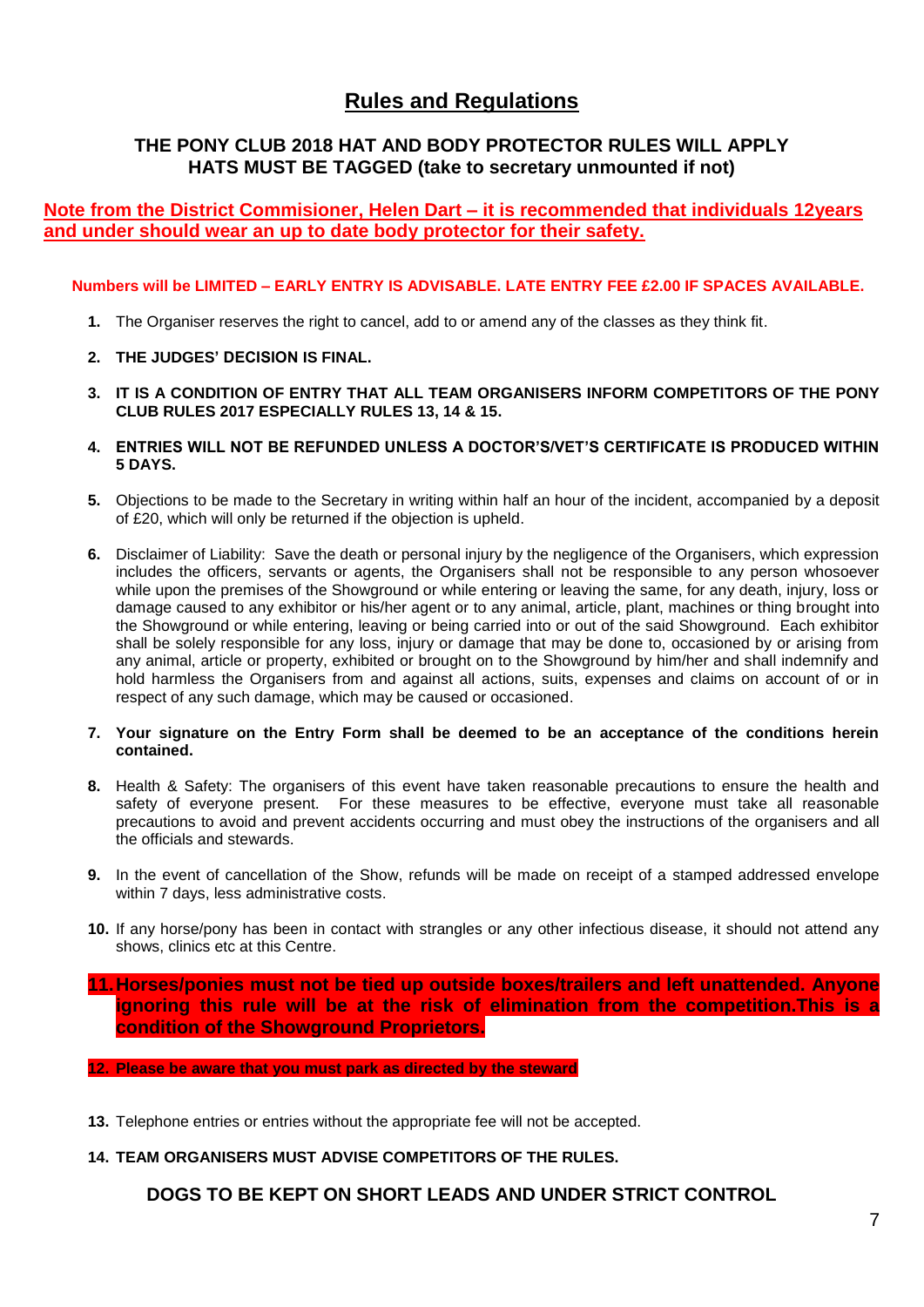# *SURREY UNION BRANCH OF THE PONY CLUB* **INDVIDUAL ENTRY FORM**

**Saturday 13 th October 2018**

# **TO BE COMPLETED BY TEAM MANAGERS ONLY PONY CLUB CHEQUES ONLY ACCEPTED**

# **Individual Entry Form Class 1 - £14.00 (Surrey Union £13.00) Classes 2,3,4,5,7,9,10 - £18.00 (Surrey Union £17.00) Class 6 & 8 - Dengie debut and Winter League £ 18.00 for all** CLASS | RIDER | AGE | HORSE | ENTRY FEE **First Aid add £4.00 per rider INDIVIDUAL TOTAL**

**Team Manager's Name\_\_\_\_\_\_\_\_\_\_\_\_\_\_\_\_\_\_\_\_\_ Branch/Centre of Pony Club \_\_\_\_\_\_\_\_\_\_\_\_\_\_\_\_\_\_\_\_\_\_\_\_**

**Mobile \_\_\_\_\_\_\_\_\_\_\_\_\_\_\_\_\_\_\_\_\_\_\_\_ Email \_\_\_\_\_\_\_\_\_\_\_\_\_\_\_\_\_\_\_\_\_\_\_\_\_\_\_\_\_\_\_\_\_\_\_\_\_\_**

**(please complete email as I will use email to reach team managers with any changes)**

#### **Entries to: Mrs B Goss, Dale Cottage, Horsham Road, Holmbury St Mary, Surrey, RH5 6NL.**

I hereby confirm that those entered will abide by the General Rules and Regulations as stated in the Schedule. **DISCLAIMER:** I understand that video footage may be taken, I have advised members/parents/guardians of this and they are willing for these to be published in accordance with the guidelines published in the Pony Club Year Book Should anyone be unwilling, please let us know in advance so we may inform photographers.

#### **Surrey Union Members only – please provide names of helpers on the day**

**Name…………………………………………. email address……………………………………..**